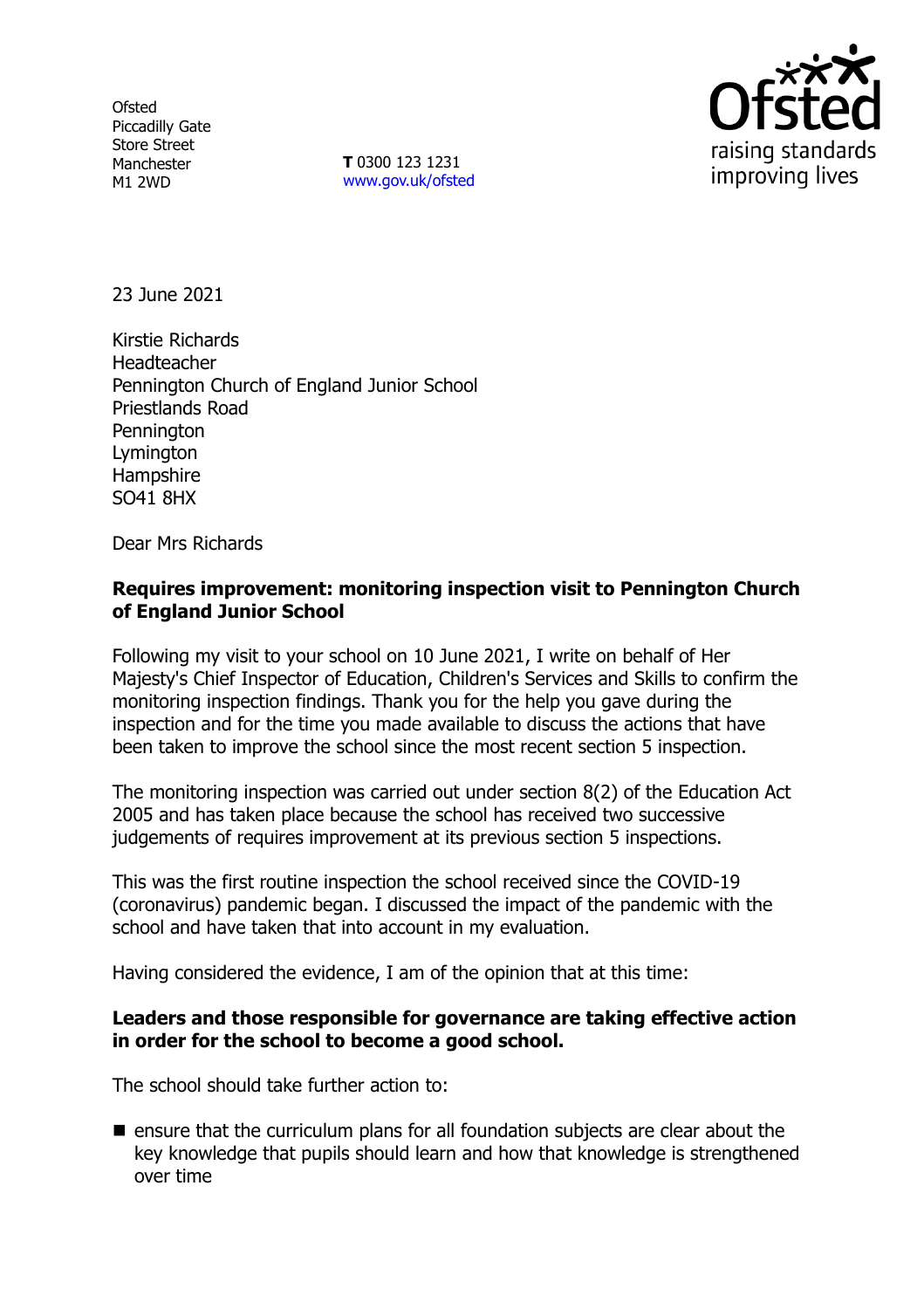

- $\blacksquare$  train and support middle leaders so that they are expert in devising, implementing and evaluating the impact of the curriculum plans
- improve the teachers' subject knowledge and help all teachers become expert in the delivery of the curriculum.

# **Context**

Since the last inspection, the school has appointed a new special educational needs coordinator.

## **Main findings**

You have kept the improvement of the curriculum firmly at the centre of the school's work. The impact of COVID-19 has meant that some planned changes have been either slowed or delayed. Nonetheless, you have continued to make progress in the development of reading and mathematics. You and your staff have also focused well on pupils' behaviour. Staff understand that pupils' strong attitudes toward learning help them make better progress.

The reading strategy in the school is stronger than it was. You have invested heavily in training all teachers to teach phonics. This is principally to help younger pupils read more fluently. Older pupils also start their reading lessons with a phonics-based activity. This helps pupils' spelling. However, sometimes the activities go on for too long and pupils have less time to spend on more challenging work.

You are creating a culture of reading in the school. Pupils read regularly, both in class and independently. Younger readers who are not yet fluent are well supported in their reading. They make strong progress, including pupils with special educational needs and/or disabilities. By Year 6 even the weakest readers are able to read well.

The changes in mathematics are at an earlier stage but there is evidence of improved learning already. Staff have completed training which has improved the accuracy of their teaching. For example, inspectors saw a focused and clear approach to the teaching of fractions. The pupils were able to use the methods they had learned to calculate fractions. Most pupils were also able to confidently explain the method.

You and your leaders have put in place a curriculum plan that maps out the sequencing of all subjects in each year. You have put a great deal of thought into this. However, as yet, the plans do not fully identify how the knowledge in each subject builds over time. You have not considered carefully enough what the